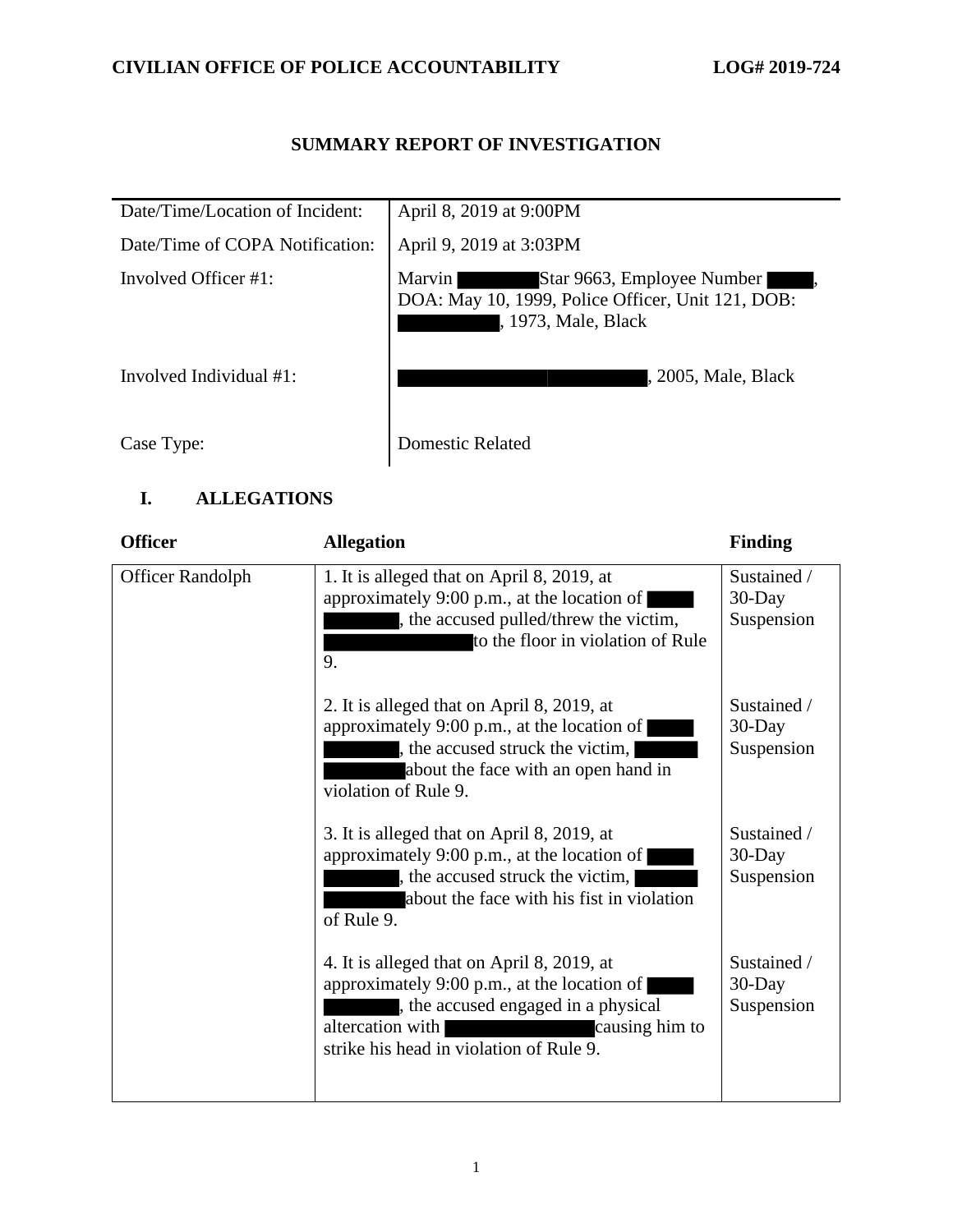| 5. It is alleged that on April 8, 2019, at  | <b>Not</b> |
|---------------------------------------------|------------|
| approximately 9:00 p.m., at the location of | Sustained  |
| the accused directed profanities at         |            |
| in violation of Rules $8 \& 9$ .            |            |

### **II. SUMMARY OF EVIDENCE<sup>1</sup>**

On April 9, 2019, Chicago Police Department (CPD) Detectives responded to a Department of Child and Family Services (DCFS) report of child abuse at

. Prior to their arrival, a school counselor observed visible injuries to (a 13-year-old student. reported that the previous night while arguing with his father, Officer Marvin Randolph (Officer Randolph), about the contents in his cell phone Officer Randolph struck him several times about the face and head and threw him onto the floor. These allegations were documented in Case Incident Report<sup>2</sup> and in an Initiation Report.<sup>3</sup>

<sup>4</sup> school counselor at , related to CPD Detectives, DCFS employees, and later to COPA investigators that on April 9, 2019 came to school with marks and bruises on his right cheek, a cut on his nose with dried blood, and a broken blood vessel in his left eye. When asked about his injuries, reported that he and Officer Randolph were involved in a verbal altercation the previous night regarding his cell phone. The altercation turned physical and Officer Randolph threw him to the floor and hit him on the face with both an openhand and closed-hand strikes. **Further reported that his jaw was sore and difficult to open.** described as tearful and sad during her conversations with him. Additionally, submitted photographs<sup>5</sup> to COPA of taken on April 9, 2019, depicting what appears to be redness/blood in his left eye and abrasions to the right side of his face.

According to the Detective Supplemental Report,<sup>6</sup> **that** told CPD Detectives that Officer Randolph became angry when would not unlock his cellphone to allow Officer Randolph access to certain applications. Nevertheless, Officer Randolph did observe a video of using profanity. **Alternative and Officer Randolph then began to argue and directed profanity** toward each other. During this time, was lying on his bed under a blanket when Officer Randolph grabbed the blanket and attempted to pull from of the bed. The two then struggled to gain control of the blanket and hit his head on the bed post and fell to the floor. Officer Randolph then struck several times about the face with an open hand strikes and also punched **once**. Was unsure if Officer Randolph punched him intentionally. **reported that while he was trying to get away from Officer Randolph, he** scraped his head against the base of the wall, which is how he sustained the scratches on his nose and cheek. believed his other injuries were from the physical altercation.

- $4$  Att. 4, 15
- $<sup>5</sup>$  Att. 6</sup>

<sup>&</sup>lt;sup>1</sup>COPA conducted a full and complete investigation of this matter, including the interview of all pertinent civilian and officer witnesses, and the collection and review of digital, documentary, and forensic evidence.

 $^{2}$  Att. 8.15

 $3$  Att. 1

<sup>6</sup> Att. 15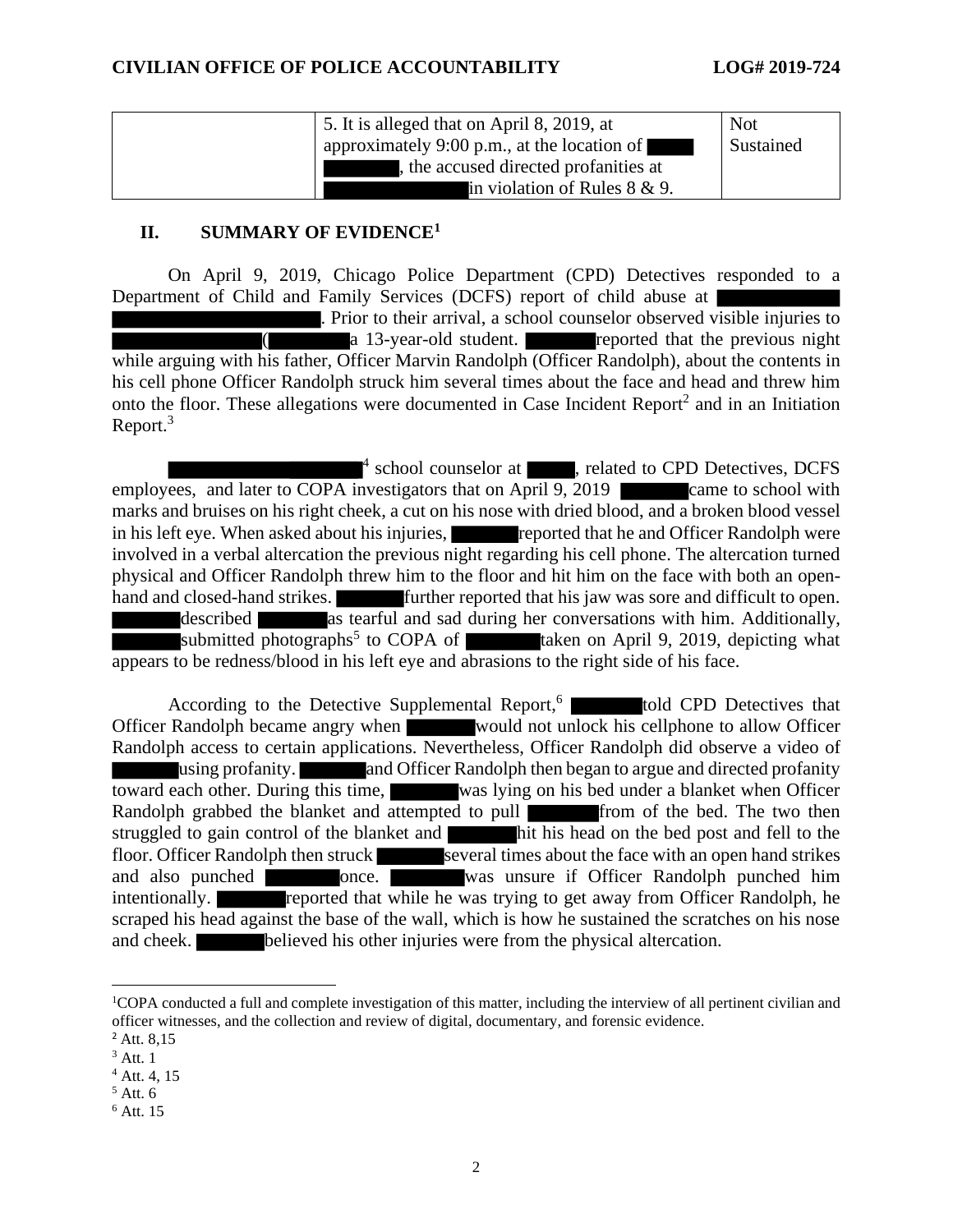#### **CIVILIAN OFFICE OF POLICE ACCOUNTABILITY LOG# 2019-724**

In a statement with CPD Detectives, 7 9-year-old brother, related that he was initially in **bedroom** when his Officer Randolph entered. and Officer Randolph began swearing at each other and arguing about cell phone. A physical altercation followed, and he saw face scrape the wall. Soon thereafter, left the room and went to his own bedroom. From his bedroom, could hear Officer Randolph and **continue to argue.** 

On April 11, 2019, mother, met with CPD Detectives and provided her account of the incident. She told the detectives that on the date of the incident she and **had a verbal disagreement**, in which **became extremely** disrespectful, belligerent, and used profanity. Hours later when Officer Randolph came home, Officer Randolph went to room to talk with about his earlier behavior. At the time, was in the basement and could hear the two of them yelling at each other. She further heard a commotion, as if things were being knocked over. When went to room room she observed a garbage can knocked over and was sitting on the bed with a bloody nose. Officer Randolph and were talking calmly, and Officer Randolph gave a tissue for his nose. did not ask what happened to nose, because is susceptible to nose bleeds when he gets upset. When asked if she ever disciplines the children physically, related that Officer Randolph usually handles the discipline. Finally, related that she did not observe any additional injuries to and that she took to Advocate Christ Hospital as instructed by DCFS.

In an interview with CPD Detectives on April 11, 2019, Officer Randolph<sup>9</sup> related that after learning that became disrespectful with his wife earlier that day, he decided to have a talk with **He** also wanted to see cell phone, because he had been previously contacted by the school and informed that some students were downloading and disseminating inappropriate images via their cell phones. On cell phone, Officer Randolph observed a video of using profanity. Next, Officer Randolph and began to argue. At this time, was sitting on the bed facing Officer Randolph, who was sitting on a chair. At some point, stood up from the bed and lunged at Officer Randolph. Officer Randolph jumped up from the chair, knocking over the garbage can. He then grabbed by both arms and pushed him back on the bed. Officer Randolph stated that when he pushed back onto the bed it was possible that he contacted face, but it was not intentional. He also added that could have sustained his injuries from contact with the bed frame. Finally, Officer Randolph denied ever punching and striking in the past, adding that that he normally takes away electronic devices as a form of punishment.

In a statement to COPA on June 24, 2020, Officer Randolph<sup>10</sup> related essentially the same information that he previously told CPD Detectives. Officer Randolph stated that when he entered bedroom, was fully clothed sitting with his back to the wall. Officer Randolph did not recall if was wearing his glasses when he first entered the room and could not recall if he was wearing his glasses when he went to school the following morning. Officer

 $<sup>7</sup>$  Att. 15</sup>

<sup>8</sup> Att. 15

 $9$  Att. 15

<sup>10</sup> Att. 13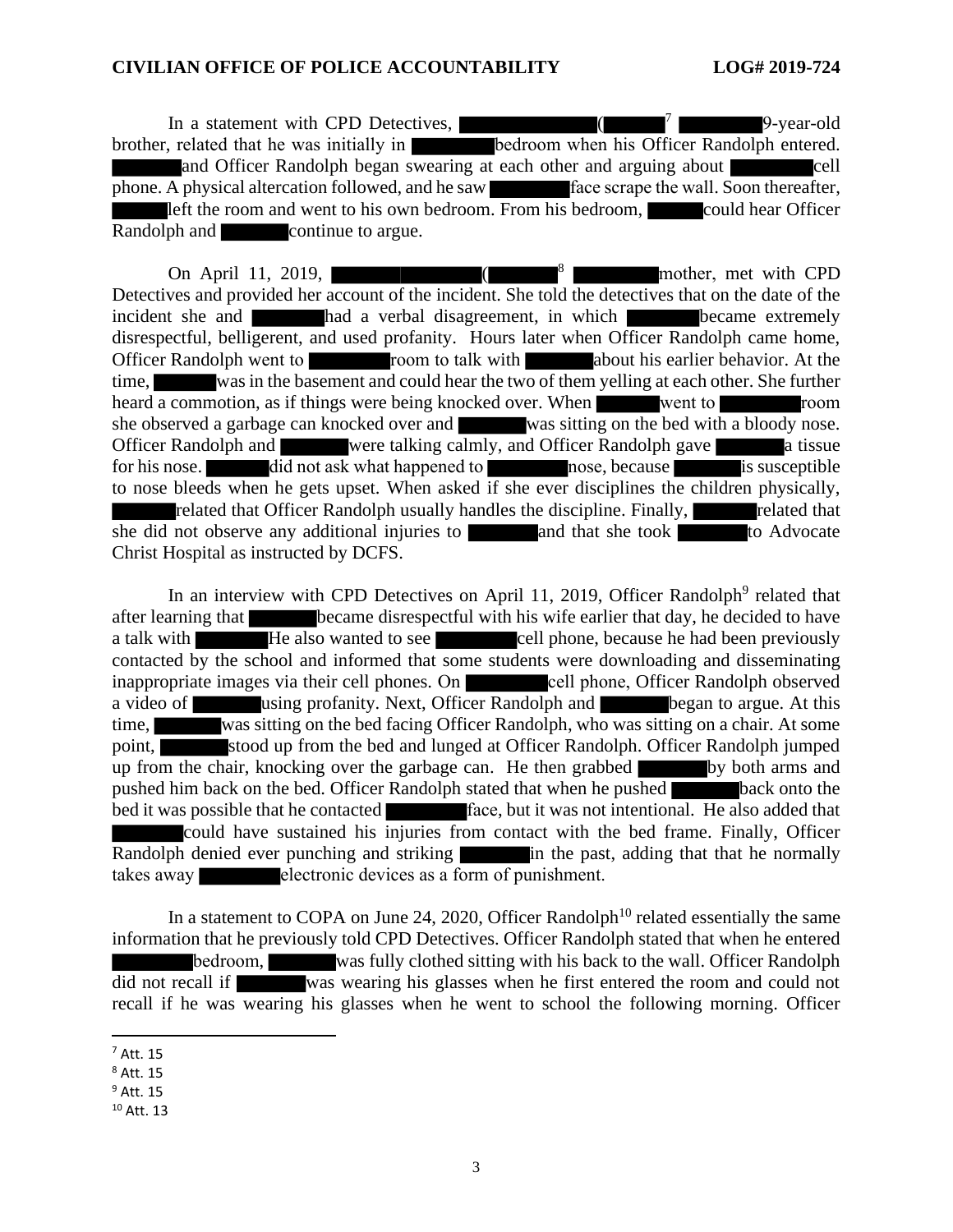Randolph pulled a chair closer to bed and sat down. Officer Randolph then asked for his phone. was initially hesitant and cursed at him, but he eventually complied with the request. Following what of Officer Randolph characterized as an inappropriate comment, Officer Randolph cursed at stating something to the effect of, "What the hell is going on?" Officer Randolph instructed to unlock the phone. As Officer Randolph looked through the phone, he realized that he did not have complete access to view all of the contents on  $\blacksquare$  phone.<sup>11</sup> At some point, stood up and lunged at Officer Randolph. Officer Randolph related that they were in close proximity of each other, and that he believed struck his head on the wooden bedpost or ladder as he lunged towards Officer Randolph. lunge shocked Officer Randolph, catching him off guard. Officer Randolph then stood up from the chair he was sitting in, threw his arms around shoulders (in a manner similar to a bear hug), and pushed back onto the bed. Both Officer Randolph and **fell** onto the mattress of the lower bunk bed. Officer related that he kept in a bear hug until calmed down, as suggested by the rapist. Officer Randolph suggested that could have possibly stuck his head on the bed post when the two of them fell back onto the bed. He recalled seeing strike his head during the incident but did not know if it was when lunged at him or when they fell back onto the bed. After calmed down, Officer Randolph noticed that nose was bleeding. went to the bathroom, cleaned up, and returned to his bedroom. When returned to the room, he was calmer, and they continued the conversation without incident. Officer explained that both of his sons are prone to nosebleeds due to iron deficiency and often experience nosebleeds when they are excited.

After the incident, and did not complain of any injuries. Officer Randolph was unaware that had sustained bleeding to his eye until he was notified by a DCFS social worker the next day. Officer Randolph stated that He drove to school that morning and did not notice the injuries.

Officer Randolph explained he was at school earlier that day due to disruptive behavior and the school was threatening to suspend/expel **Conservation** Officer Randolph added that has been in counseling since 2017 following the death of his grandmother and that suffers from depression and post-traumatic stress disorder (PTSD). Officer Randolph stated that has been kicked out of several schools and was at the time, near expulsion at his current school. Officer Randolph stated that when misbehaves, his personal belongings, such as his cell phone and video games, are taken away. He added that both he and his wife are responsible for disciplining and they do not administer physical discipline.

Officer Randolph stated that the DCFS notified him that he was indicated for child abuse but never provided the family with any resources or recommendations to follow. Officer Randolph added that he is currently appealing the decision. Lastly, Officer Randolph stated apologized to him some time after the incident.

<sup>&</sup>lt;sup>11</sup> Officer Randolph later found out that had switched had taken the SIM card out of the phone and switched it to another, denying Officer Randolph the opportunity to look at the contents of his phone.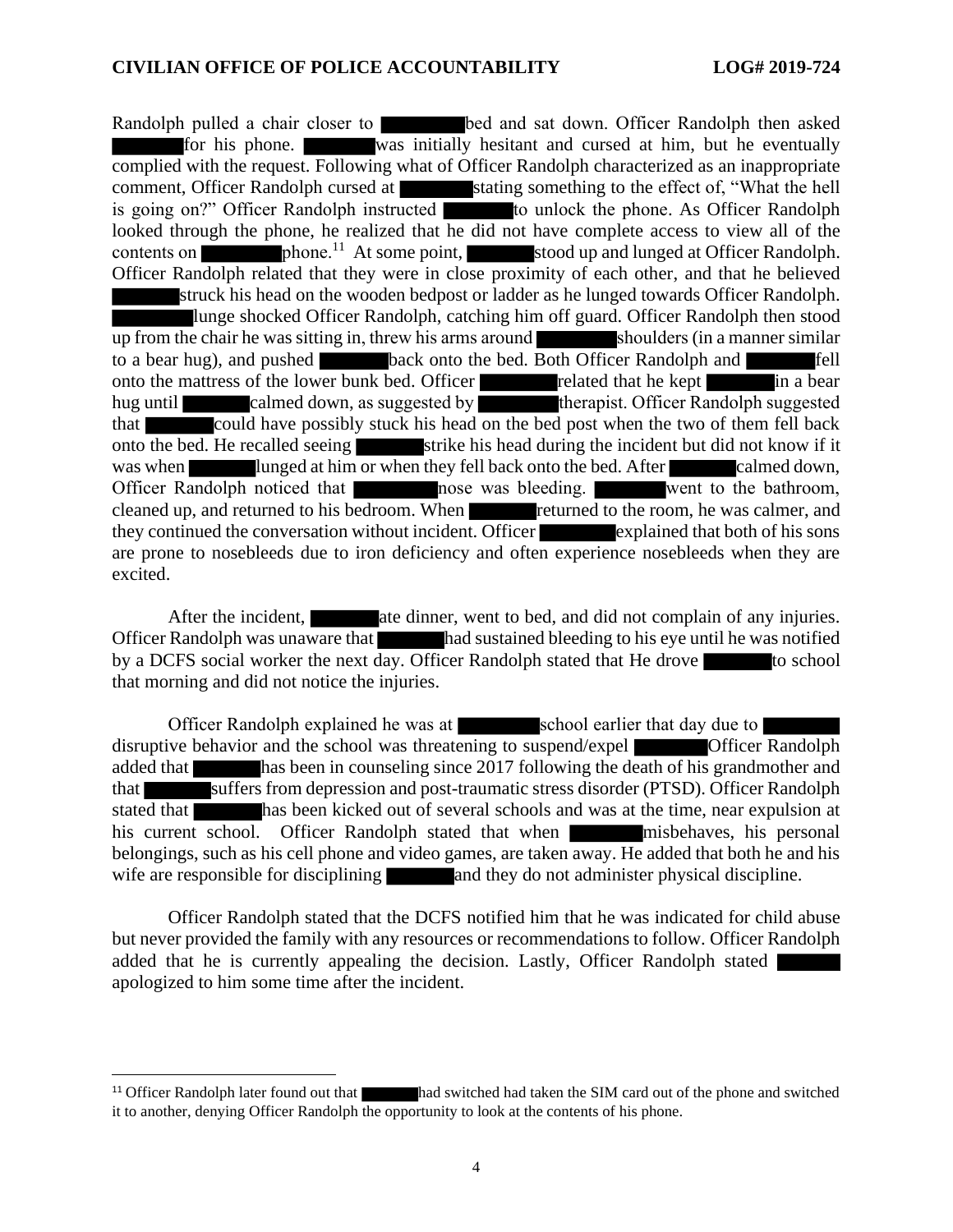#### **CIVILIAN OFFICE OF POLICE ACCOUNTABILITY LOG# 2019-724**

Officer Randolph and Mrs. declined to give COPA permission to interview their children and further declined to give COPA consent to access DCFS records.<sup>12</sup>

The allegations of physical abuse, logged under **Fig. 3.1.**, were investigated, and "Indicated" by DCFS.

No criminal charges were filed against Officer Randolph due to the detective's determination that there was "no criminal intent to support the allegation."<sup>13</sup>

According to Medical Records<sup>14</sup> obtained from Advocate Christ Hospital, on April 4, 2019, was treated by emergency room personnel. Complained of a head injury and reported that his father pulled him in the covers off his bed causing him to strike the right side of his head on the bedpost. also reported that his father then struck him on the face several times until nose began to bleed. A physical examination of revealed bruising under right eye with a superficial abrasion on the right side of the nose and broken blood vessel in his left eye.

### **III. ANALYSIS AND CONCLUSION**

COPA finds **Allegations 1 – 4**, that Officer Marvin Randolph pulled/threw to the floor, struck him about he face with an open hand, struck him about the face with his fist, and engaged in a physical altercation causing to strike his head, are **Sustained**. gave consistent accounts of the incident to Detectives, and medical personnel, reporting that after an argument regarding his cell phone, he fell to the floor after his father grabbed a blanket and attempted to remove him from the bed, was slapped and punched, and struck his head on a bed post and wall during the physical altercation. These statements were corroborated by his injuries which were photographed and documented by hospital staff. Additionally, described demeanor during their conversation as sad and tearful. Furthermore, corroborated account, reporting a physical altercation between his father and during which head scraped the wall. Though did not observe the entire altercation, he alleged that he was able to hear the fight continue after leaving the room. Furthermore, DCFS "Indicated" the allegations of child abuse against Officer Randolph. Officer Randolph denies the allegations and denies **presence during the incident.** Based on the preponderance of the evidence obtained, COPA finds that it is more likely than not that this incident occurred as alleged. Therefore, the allegations are Sustained.

COPA finds **Allegation 5**, that Officer Marvin Randolph directed profanities at is **Not Sustained**. The reports from the assigned detectives did not specify what profanities were directed at and COPA was unable to interview to obtain further information. While Officer  $\overline{Random}$  admitted cursing at  $\overline{h}$  he explained that he may have stated words to the effect of, "What the hell is going on?" Without further specificity regarding the alleged profanity, there is insufficient evidence to determine the allegation occurred as alleged. Therefore, this allegation is **Not Sustained**.

<sup>12</sup> See case notes.

<sup>13</sup> Att. 15 at 14.

<sup>14</sup> Att. 7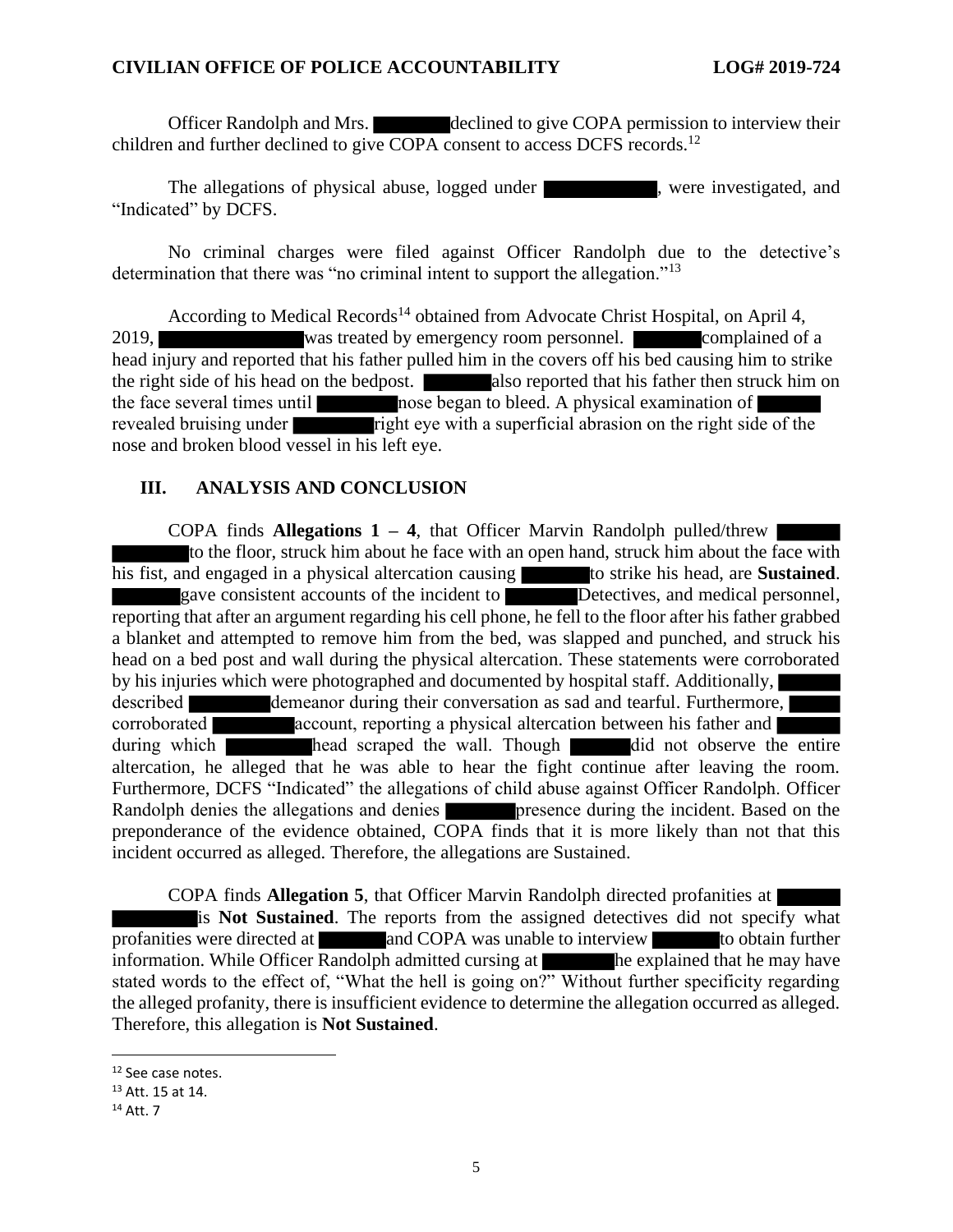#### **IV. RECOMMENDED DISCIPLINE FOR SUSTAINED ALLEGATIONS**

#### **a. Officer Marvin Randolph**

#### **i. Complimentary and Disciplinary History**

- **1. Complimentary**: 3 Crime Reduction Awards (2004, 2009, 2019), 1 Annual Bureau Award of Recognition, 4 Attendance Recognition Awards, 4 Complimentary Letters, 8 Department Commendations 112 Honorable Mentions, 1 Joint Operations Award, 1 Life Saving Award, 1 NATO Summit Service Award, 1 2008 Presidential Election Deployment Award, 1 Problem Solving Award, 1 Recognition/Outside Governmental Agency Award, 2 Unit Meritorious Performance Awards
- **2. Disciplinary**: None

#### **ii. Recommended Penalty, by Allegation**

- **1. Allegation No. 1:** 30-day Suspension & Parenting Classes
- **2. Allegation No. 2:** 30-day Suspension & Parenting Classes
- **3. Allegation No. 3:** 30-day Suspension & Parenting Classes
- **4. Allegation No. 4:** 30-day Suspension & Parenting Classes

Physical abuse of a child is serious misconduct and unbecoming of a Chicago Police Officer. Officer Randolph did not take accountability for his actions. Based on his statements to COPA, there is a history of tension within the home with respect to Therefore, COPA recommends a suspension and parenting classes, which COPA believes Officer Randolph could benefit from.

Approved:



\_\_\_\_\_\_\_\_\_\_\_\_\_\_\_\_\_\_\_\_\_\_\_\_\_\_\_\_\_\_\_\_\_\_ \_\_\_\_\_\_\_\_\_\_\_\_\_\_\_\_\_\_\_\_\_\_\_\_\_\_\_\_\_\_\_\_\_\_ Matthew Haynam *Deputy Chief Administrator – Chief Investigator*

2/24/2021

Date